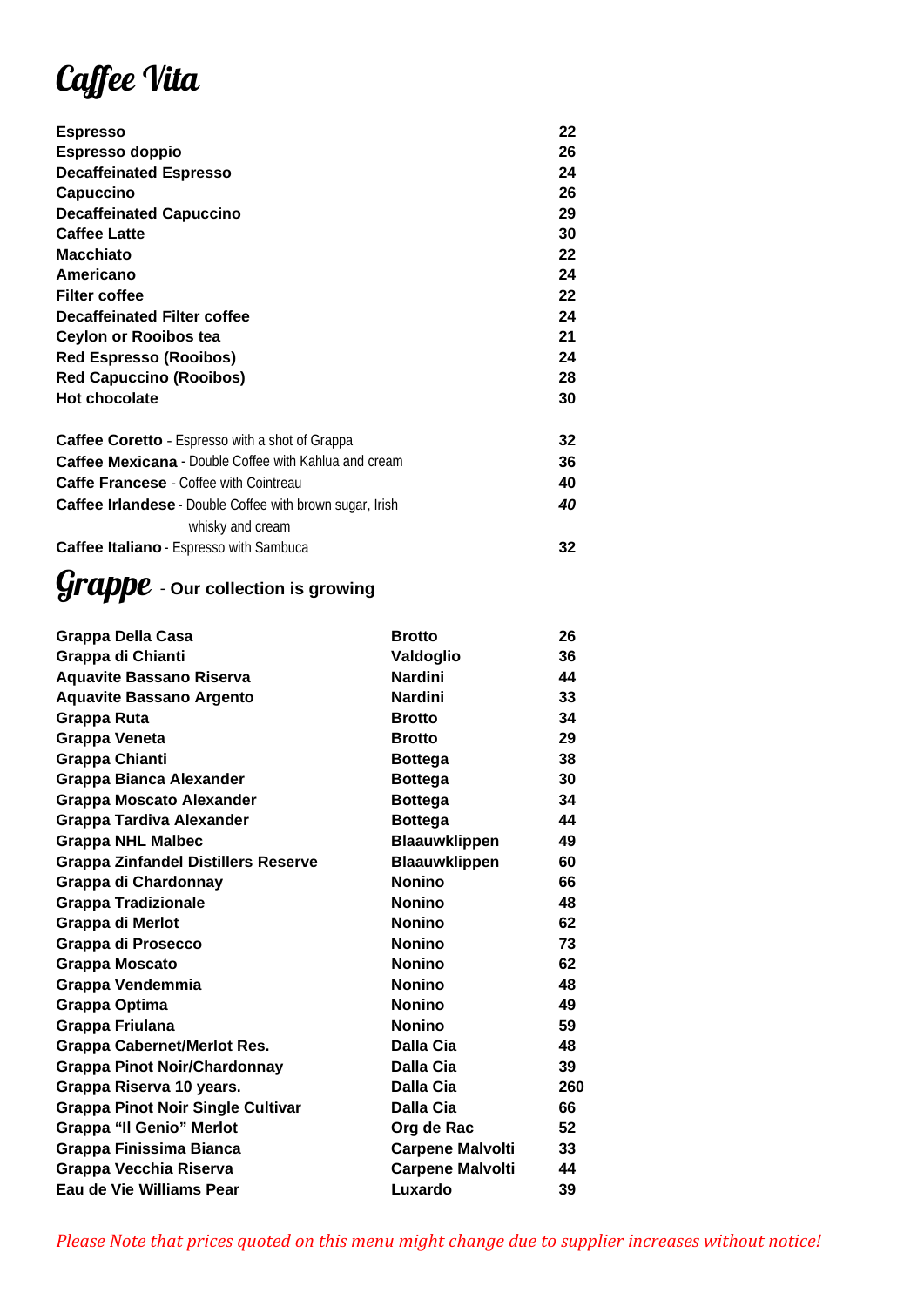| Eau de Vie Prune "Slivoviz" | Luxardo         | 39 |
|-----------------------------|-----------------|----|
| Trentino Grappa di Nosiola  | <b>Saracini</b> | 49 |
| Grappa di Chianti           | Antonella       | 39 |
| Grappa di Cabernet          | Antonella       | 39 |

### Dessert Wines & Ports

| Served in double-tots                                                                                                                                                                                                           |                     | <b>GLASS</b> | <b>BOTTLE</b>              |     |
|---------------------------------------------------------------------------------------------------------------------------------------------------------------------------------------------------------------------------------|---------------------|--------------|----------------------------|-----|
| <b>Glen Carlou "The Welder" Paarl</b><br><b>Late Harvest Chenin blanc 375ml</b><br>A delicate pale lemon in colour with tints of gold.<br>On the nose bright notes of citrus and pear with touches of<br>apricot and marmalade. |                     |              | 49                         | 325 |
| <b>Blaauwklippen Malbec</b><br><b>Noble Late Harvest 375ml</b><br>This wine from selected grapes combines the typical<br>character of the Malbec with the richness of a dessert-wine<br>without being too sweet.                | <b>Stellenbosch</b> |              | 78                         | 580 |
| Rietvallei Muscadel « 1908 » 375ml<br>Deep in colour, full bodied, rich and smooth.<br>A floral bouquet with raisiny sweetness and intense flavour<br>on the aftertaste. Also nice on ice -to start with                        | Robertson           |              | 75                         | 556 |
| On tap: Old Brown Sherry out of an Oak Barrel<br>Swartland Hanepoot – only in South-Africa<br>De Krans Tawny Port<br>De Krans Vintage Reserve Port 2013<br>De Krans «Original Espresso «                                        |                     |              | 16<br>14<br>43<br>65<br>35 |     |

#### Dom Pedros

Made by hand, using only the best vanilla ice-cream and a shot of your favourite liqueur

| Nachtmusik (chocolate), Sambuca, Amarula, Cape Velvet<br>Whisky, Frangelico, Amaretto, Galiano (Vanilla), Kahlua | 34 | 36 |
|------------------------------------------------------------------------------------------------------------------|----|----|
| <b>Our Specials:</b>                                                                                             |    |    |
| Peppermint crisp – peppermint liqueur and crispy mint chocolate                                                  | 40 |    |
| Maranello – Frangelico, Kahlua and a splash of cream                                                             | 38 |    |

# Liqueurs & Digestifs

| <b>Beltion Limoncello</b>            | 28 |
|--------------------------------------|----|
| Negroni Sambuca white                | 25 |
| Ramazotti Black Sambuca              | 22 |
| Ramazotti Amaro Felsina              | 28 |
| Averna Amaro Siciliano               | 30 |
| Nonino Amaro -Quintessentia-         | 39 |
| <b>Amaro Montenegro</b>              | 30 |
| <b>Inverroche Botanique</b>          | 39 |
| <b>Fernet Brotto / Fernet Branca</b> | 39 |
| Underberg - "Message in a bottle"    | 48 |
| <b>Jaegermeister</b>                 | 28 |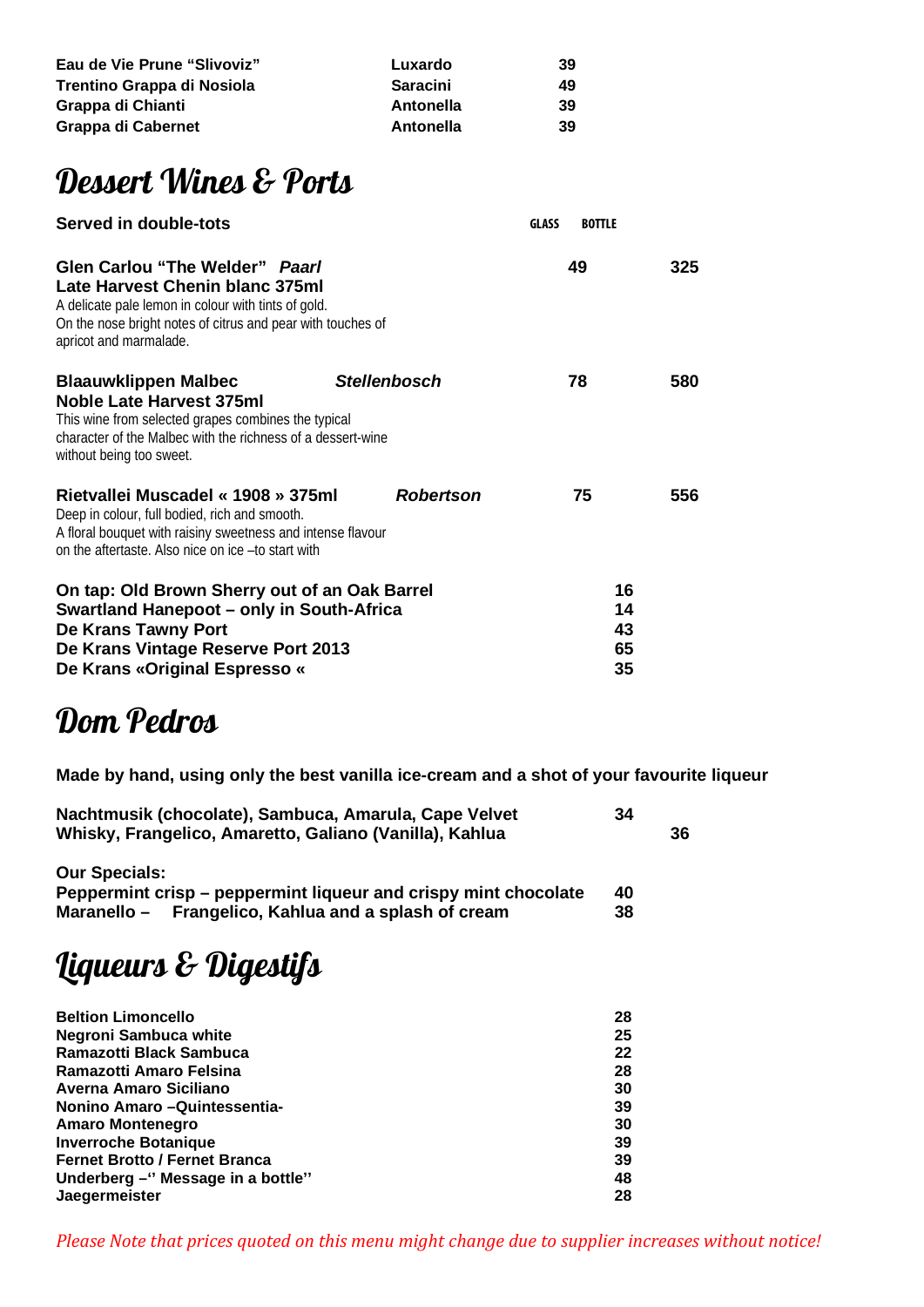| Amaretto di Saronno Originale      | 25 |
|------------------------------------|----|
| Cape Velvet / Amarula              | 24 |
| Kahlua                             | 25 |
| Il Mallo" Caffe Liqueur            | 30 |
| "Il Mallo" Nocino - Walnut Liqueur | 30 |
| <b>Aperol - Aperitivo</b>          | 27 |
| Campari bitter                     | 29 |
| <b>Frangelico</b>                  | 29 |
|                                    |    |
|                                    |    |

## Sparkling Wines

| <b>Prosecco Spumante Bottega</b><br>Best known Italian sparkling wine, made from 100% Prosecco<br>grapes from Treviso. Candied fruits and an aromatic after taste.          | <b>Veneto</b>      | 58 | 360 |
|-----------------------------------------------------------------------------------------------------------------------------------------------------------------------------|--------------------|----|-----|
| Prosecco Bacio della Luna<br>Made from Prosecco grapes from Veneto region with fine<br>bubbles and intense fruity bouquet. Fresh and dry,<br>excellent any time of the day. | Veneto             |    | 475 |
| Du Toitskloof Sparkling Brut<br>Refreshingly fizz and crisp Sparkling wine with<br>bracing Muscat and lemon tone.                                                           | <b>Rawsonville</b> | 39 | 225 |

# Cap Classique

| <b>Krone Borealis</b><br>Elegant, classic, biscuity, bouquet with yeasty<br>lees-creaminess and fine persistent bubbles. | Tulbagh             | 369 |
|--------------------------------------------------------------------------------------------------------------------------|---------------------|-----|
| L'Avenir Brut Rose<br>Lovely bright, busy bubbles,<br>refreshing long and crisp berry and citrus note.                   | <b>Stellenbosch</b> | 425 |

## French Champagne

I drink it when I'm happy and when I'm sad. Sometimes I drink it when I'm alone. When I have company I consider it obligatory. I trifle with it if I'm not hungry and I drink it when I am. Otherwise I never touch it- unless I'm thirsty. [Madame Bollinger]

| <b>Champagne</b> | 1890                                                                                                                       |
|------------------|----------------------------------------------------------------------------------------------------------------------------|
| <b>Champagne</b> | 1150                                                                                                                       |
|                  | Pinot Noir gives the wine richness while Chardonnay adds<br>delicacy, liveliness and freshness. One of the best Champagnes |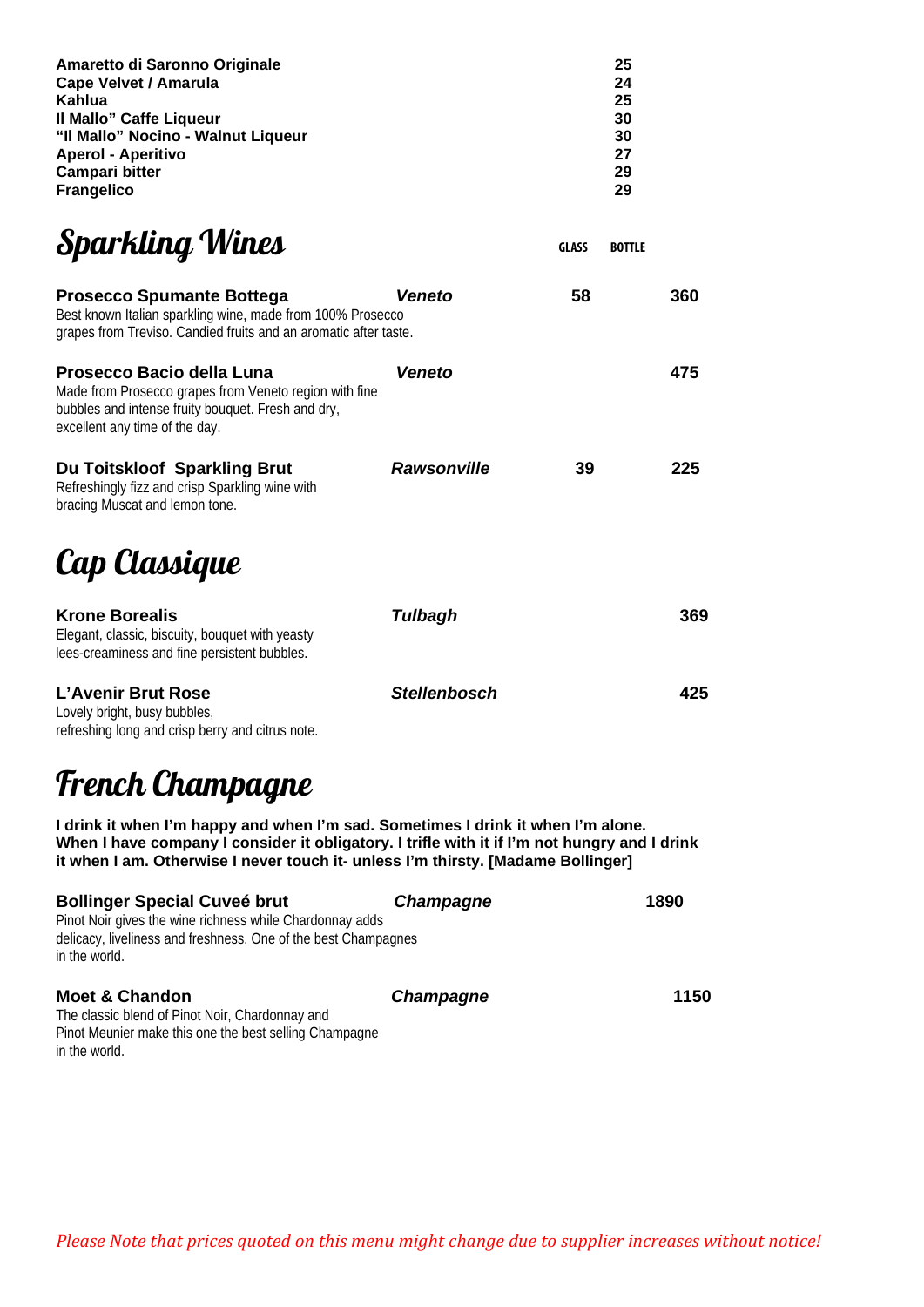# White Wines Blends

| <b>Buitenverwachting Buiten Blanc</b><br>80% Sauvignon Blanc with 10% Chenin Blanc and 10% Rhine<br>Riesling makes a floral bouquet on the nose and a fruity<br>not too dry finish on the palate. | <b>Constantia</b> |    | 169 |
|---------------------------------------------------------------------------------------------------------------------------------------------------------------------------------------------------|-------------------|----|-----|
| <b>Bonnievale "Mist"</b><br>A blend of Sauvignon Blanc, Chardonnay and Chenin.<br>This fruity wine rewards with tropical aromas and flavours,<br>crisp and elegant on the palate                  | <b>Bonnievale</b> | 36 | 135 |
| <b>Vondeling Petite Blanc</b><br>This Blend of Viognier, Chardonnay and Chenin Blanc is well<br>balanced and has a long smooth finish. Flavours of<br>peach blossoms, rose petals, fig and pear.  | Wellington        |    | 172 |

#### Chenin Blanc

|                                                                                                                                                                                                              | <b>GLASS</b>        | <b>BOTTLE</b> |    |     |
|--------------------------------------------------------------------------------------------------------------------------------------------------------------------------------------------------------------|---------------------|---------------|----|-----|
| <b>Babylons Peak</b><br>Lots of guava, granadilla, litchi and other passion fruit flavours are<br>prominent on the nose. Behind the fruitiness and fermentation flavours,<br>there are more mineral flavours | <b>Swartland</b>    |               | 36 | 139 |
| <b>Groote Post 3,5 STAR</b><br>This wine displays a remarkable fruitiness to it that lends to a<br>sweeter style Chenin Blanc, which makes this a very drinkable wine indeed.                                | Darling             |               |    | 199 |
| <b>Bonnievale "River Collection" 4 STAR</b><br>A fresh, crisp, easy drinking pleasure, filled with fruitness,<br>hints of tropical fruit and guava aromas                                                    | <b>Bonnievale</b>   |               |    | 145 |
| Sauvignon Blanc                                                                                                                                                                                              |                     |               |    |     |
| <b>Land's End</b><br>This highly aromatic, medium bodied Sauvignon Blanc bursts<br>with tropical flavours of guava and gooseberries rounded with<br>subtle hints of green pepper and asparagus.              | <b>Cape Agulhas</b> |               |    | 255 |
| <b>Du Toitskloof</b><br>Light, golden green in colour, the wine's voluptuous gooseberry<br>and guava flavours carry through on the palate.                                                                   | <b>Rawsonville</b>  |               | 47 | 178 |
| <b>Bonnievale "River Collection"</b><br>A medium bodied wine with a fresh combination of goose berries and<br>exotic fruit aromas on the nose that follows through to the palate.                            | <b>Bonnievale</b>   |               |    | 145 |
| <b>Altydgedacht Estate</b><br>A classic Sauvignon Blanc showing green fig and capsicum                                                                                                                       | <b>Durbanville</b>  |               |    | 245 |

Four stars for great everyday enjoyment. Newton-Johnson Walker Bay 286 Intense, gooseberry, lime, passion fruit and peach skin

flavours that intermingle with flinty and herbaceous notes.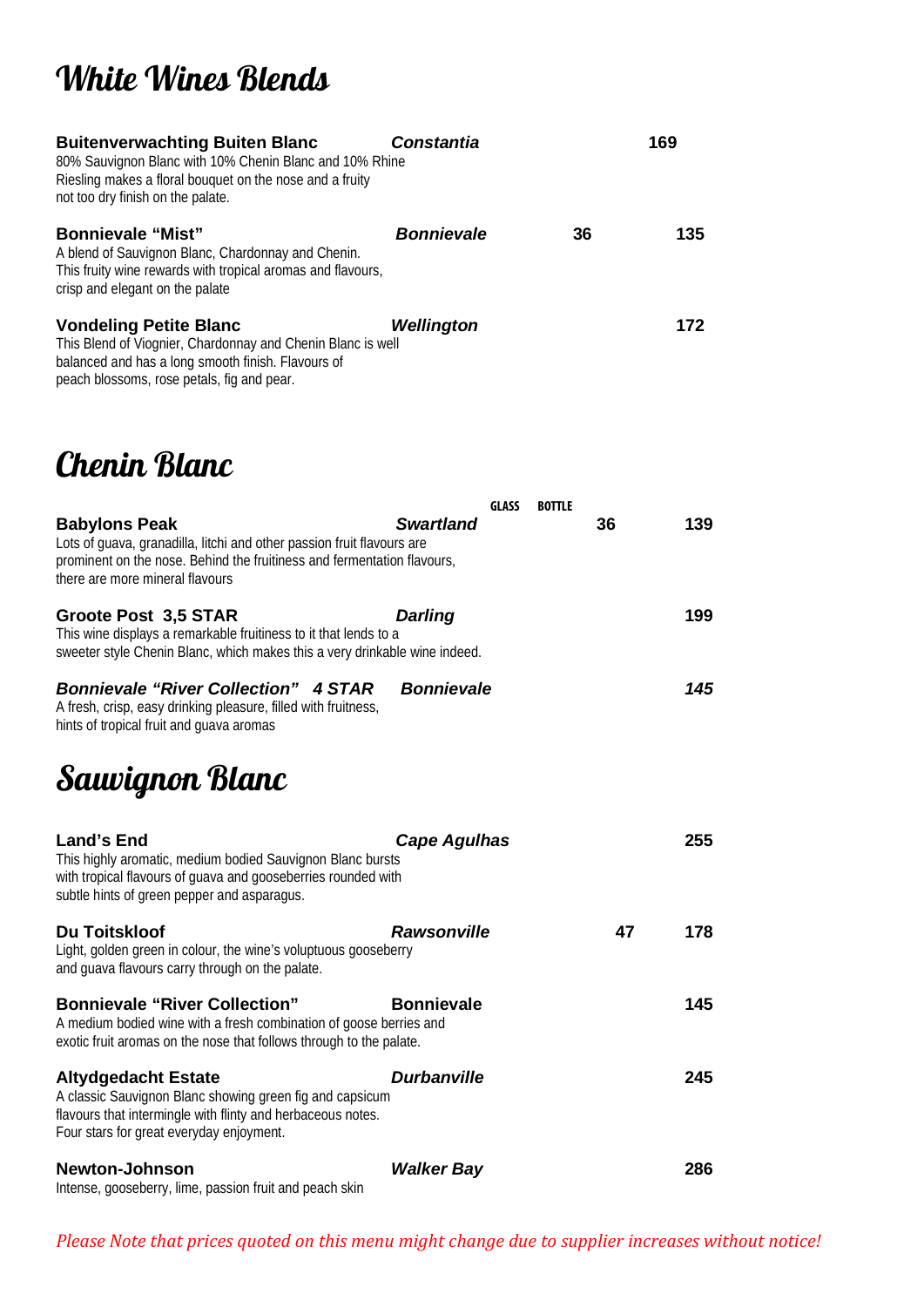| characters explode from the glass. Mouth filling flavours<br>of grilled fig and gooseberry with a long lingering finish.                                                                                                                                                                                               |                     |                               |     |
|------------------------------------------------------------------------------------------------------------------------------------------------------------------------------------------------------------------------------------------------------------------------------------------------------------------------|---------------------|-------------------------------|-----|
| <b>Springfield Special Cuvee</b><br>Harvested on the Estates prime site for Sauvignon Blanc and<br>with minimal intervention from the cellar master has this wine<br>a flinty, black powder nose with and abundance of green apple,<br>asparagus and grapefruit flavours.                                              | <b>Robertson</b>    |                               | 325 |
| <b>Maastricht</b><br>Just down the road from Durbanville Hills is this little winery.<br>Rich and upfront tropical fruit in a unashamedly new world style.<br>Mouthfilling with a good acidity and a dry, crisp finish.                                                                                                | <b>Durbanville</b>  |                               | 189 |
| <b>Durbanville Hills</b><br>This wine boasts with layered flavours of tropical fruit from<br>guava to lime and gooseberry. Pale green in colour its fresh<br>acidity leads up to a crisp finish with a full mouth-feel.                                                                                                | <b>Durbanville</b>  |                               | 198 |
| Dalla Cia<br>This wine shows a gentle bouquet of sweet gooseberry and<br>dry fig with hints of minerality. Crisp on the palate with a<br>well-balanced mouthfeel and a lingering finish.                                                                                                                               | <b>Stellenbosch</b> |                               | 345 |
| Chardonnay                                                                                                                                                                                                                                                                                                             |                     |                               |     |
| Rietvallei Natural (Unwooded)<br>Surprisingly big on the palate with crisp almost<br>Sauvignon Blanc characteristics coming through the nose.                                                                                                                                                                          | <b>Robertson</b>    | <b>GLASS</b><br><b>BOTTLE</b> | 235 |
| <b>Fat Bastard</b><br>About as subtle as a punch in the mouth. Full, rich and<br>ripe with some pretty serious oak treatment. Pull a<br>cork, take a slurp, close your eyes and all of a sudden you are<br>whisked off to the Cote d'Azur where you find yourself laying<br>drunk in the back seat of a rusty Peugeot. | <b>Robertson</b>    |                               | 246 |
| <b>Vondeling 4Star</b><br>A wonderful opulent Chardonnay with a creamy citrus<br>lift, a peach blossom palate and a long velvety finish.<br>Enjoy it with good food or just on its own.                                                                                                                                | Wellington          |                               | 335 |
| <b>Glen Carlou</b><br>One of Glen Carlou's award-winning Chardonnays;<br>fermented in French oak and matured for ten month<br>'sur lie' this wine rewards with rich, round fruity flavours<br>and harmoniously balanced with well integrated oak.                                                                      | Paarl               |                               | 325 |
| <b>Bonnievale "River Collection"</b><br>Subtle Oak supports pure citrus and peach fruit flavours in this<br>delightful delicate wine. Slight dried fruit tones on the aftertaste.                                                                                                                                      | <b>Bonnievale</b>   | 45                            | 155 |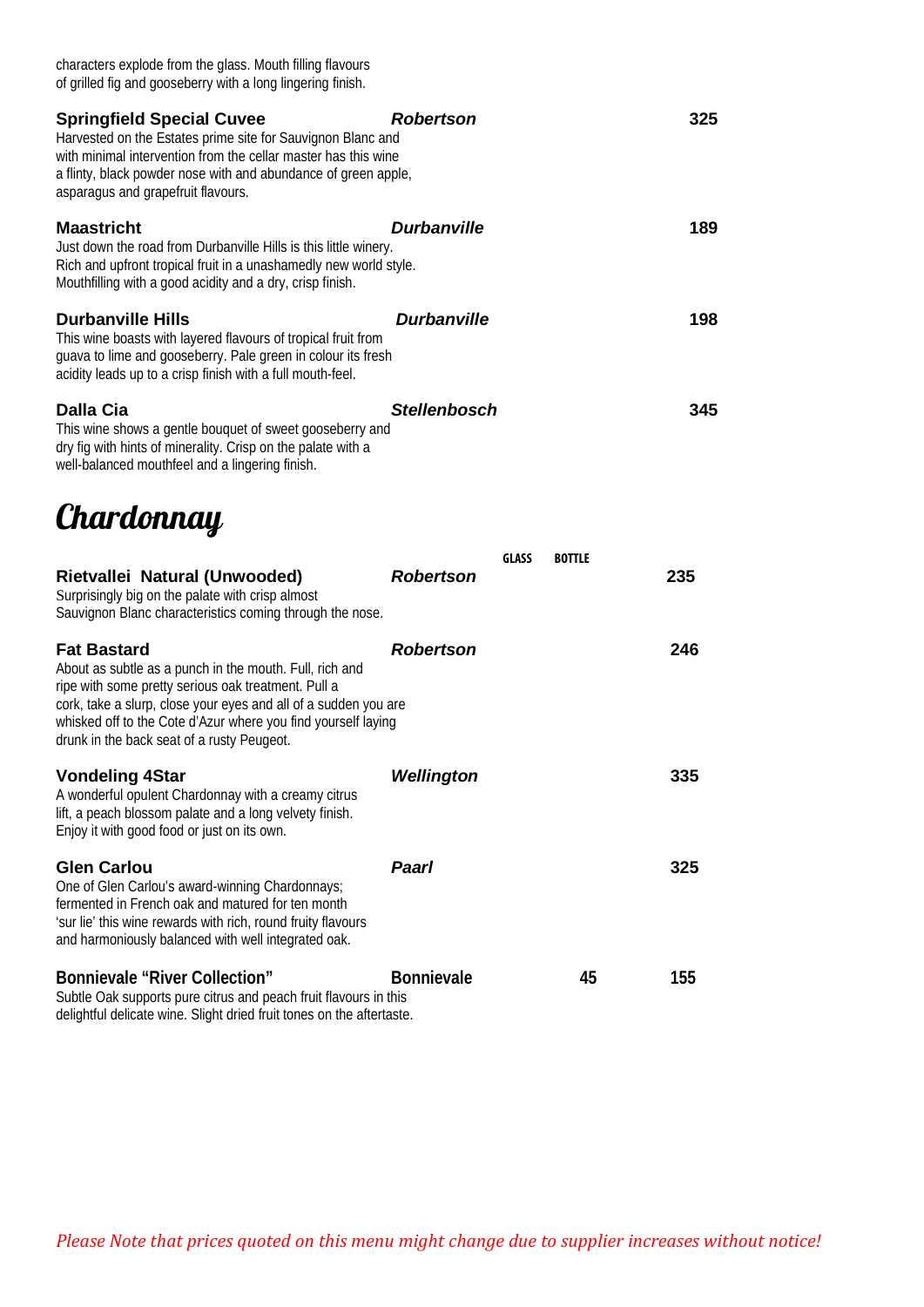# Italians grown in South Africa

| Mervida "Pinot Grigio"<br>An easy drinking, delicately fragrant and mildly floral wine<br>with lightly lemon-citrus flavours.                                                                                                                                                                                        | <b>Rawsonville</b>  |                               | 288 |     |
|----------------------------------------------------------------------------------------------------------------------------------------------------------------------------------------------------------------------------------------------------------------------------------------------------------------------|---------------------|-------------------------------|-----|-----|
| <b>Anura "Pinot Gris"</b><br>Attractive Aromas of ripe fruit, hints of honey and spice. Earthy nice<br>viscosity in the texture, smooth with a lingering floral spicy finish.                                                                                                                                        | Paarl               | 50                            | 194 |     |
| <b>Terra Del Capo "Pinot Grigio"</b><br>Dry, elegant and fruity with balanced hints of peaches,<br>nuts and minerals.                                                                                                                                                                                                | <b>Franschhoek</b>  |                               | 185 |     |
| <b>Altydgedacht Traminer Aromatico</b><br>This dry crafted Gewürztraminer has a fine delicate<br>colour with a slight green tint; the nose is perfumed with<br>good expressions of rose petals and litchis. Floral flavours and a clean<br>crisp finish on the palate. Excellent with fish and grilled prawns.       | <b>Durbanville</b>  |                               |     | 295 |
| Semi-Sweet                                                                                                                                                                                                                                                                                                           |                     | <b>GLASS</b><br><b>BOTTLE</b> |     |     |
| <b>Robertson Beaukett</b><br>A semi - sweet style with muscaty tropical aromas; medium<br>bodied and off-dry. The wine is clear with a golden green tint.                                                                                                                                                            | <b>Robertson</b>    | 35                            | 115 |     |
| Rosé & Blanc de Noir                                                                                                                                                                                                                                                                                                 |                     | <b>GLASS</b><br><b>BOTTLE</b> |     |     |
| <b>Boschendal Chardonnay/Pinot Noir</b><br>This attractive blush coloured wine is made from the two classic<br>grape varieties that are used in the traditional making sparkling wines,<br>Chardonnay and Pinot Noir. A refreshing wine that celebrates the<br>Golden era of 'La Bella Époque' - The beautiful time. | <b>Franschoek</b>   |                               | 295 |     |
| <b>Boschendal Blanc de Noir</b><br>The combination of Pinot Noir and Shiraz imparts a lovely light<br>salmon colour to the wine. On the nose the wine displays perfume<br>and ripe fruit flavours, including red cherry and strawberry fruit.                                                                        | <b>Franschhoek</b>  |                               | 179 |     |
| <b>Vondeling Rose'</b><br>Delightful salmon-pink Rose', easy-drinking style with good<br>varietal character; hints of floral spice and lively cranberry<br>intensity. A great quaffer!                                                                                                                               | Wellington          | 46                            | 175 |     |
| Mooiplaas Langtafel Rose' -eco friendly-<br>A fresh, crisp and well-balanced palate with a clean finish. Deliciously dry and<br>refreshing on its own or with seafood, tomato-based pizza and chicken.                                                                                                               | <b>Stellenbosch</b> |                               | 185 |     |
| Jordan Chameleon dry Rose' - vegan friendly- Stellenbosch<br>This Rose'was produced from free-run juice of Merlot and Shiraz.<br>Aromas of strawberry-coulis and dried cranberries with a crisp balanced acidity<br>makes this wine refreshing to enjoy with a lingering aftertaste.                                 |                     |                               | 195 |     |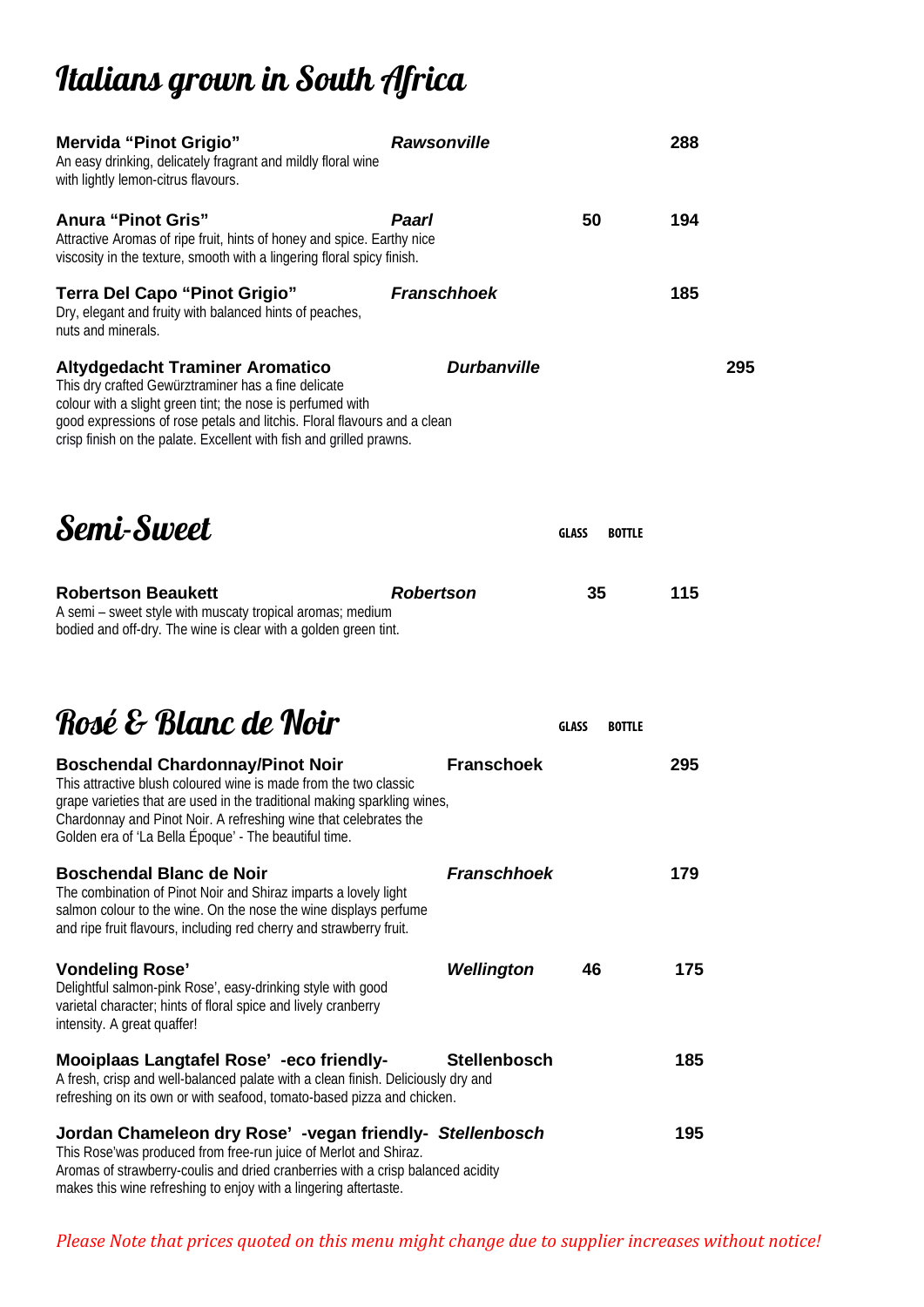## Red Wine Blends

| <b>Alto Rouge</b><br>This wine is made up of a Bordeaux-style blend of Merlot (45%),<br>Cabernet Sauvignon 25%), Cabernet Franc (15%) and Shiraz (15%).                                                            | <b>Stellenbosch</b> |    | 253 |
|--------------------------------------------------------------------------------------------------------------------------------------------------------------------------------------------------------------------|---------------------|----|-----|
| <b>Buitenverwachting Meifort</b><br>Plenty of dark savoury fruit. 68% Cabernet Sauvignon rest Cabernet franc.                                                                                                      | <b>Constantia</b>   |    | 275 |
| <b>The Pastor's Blend</b><br>A well-judged partnership of the classic Bordeaux varieties,<br>resulting in an elegant, harmonious wine for earlier drinking<br>rather than long cellaring.                          | <b>Helderberg</b>   |    | 255 |
| <b>Glen Carlou "Grand Classique"</b><br>Aromas of dark berry fruit, cassis and Christmas cake with some<br>cedar wood undertones and cinnamon spice. Very round with<br>soft ripe tannins. Just perfect.           | Paarl               |    | 455 |
| John B. Cabernet/Tinta Barocca<br>Red Heaven in a glass. A plush, silky Red wine with heart<br>and soul that brims with soft plum $-$ and berry $-$ flavours.<br>No Pizza or pasta should be without it            | <b>Robertson</b>    | 45 | 168 |
| Jordan Chameleon Blend -vegan friendly- Stellenbosch<br>Cabernet Franc 41%, Cabernet Sauvignon 29,5%, Merlot 29,5%.<br>this is a juicy blend of reds done the natural way. NO SULPHUR ADDED<br>during the process. |                     |    | 215 |

| Pinot Noir                                                                                                                                                                                                            | <b>GLASS</b>                 | <b>BOTTLE</b> |
|-----------------------------------------------------------------------------------------------------------------------------------------------------------------------------------------------------------------------|------------------------------|---------------|
| <b>Bosman Family Wines</b><br>Matured for nine month in french oak you find cherries, strawberries, musk<br>and spice. On the palate wonderful pure fruit and silky tannins. Very charming                            | <b>Upper Hemel-and-Aarde</b> | 465           |
| <b>Edgebaston - David Finlayson</b><br>A fresh, modern, new world style wine with a nod to the<br>complexity of Burgundy. Ripe, fresh Raspberry, Strawberry<br>and Vanilla notes with some minerality and earthiness. | <b>Stellenbosch</b>          | 349           |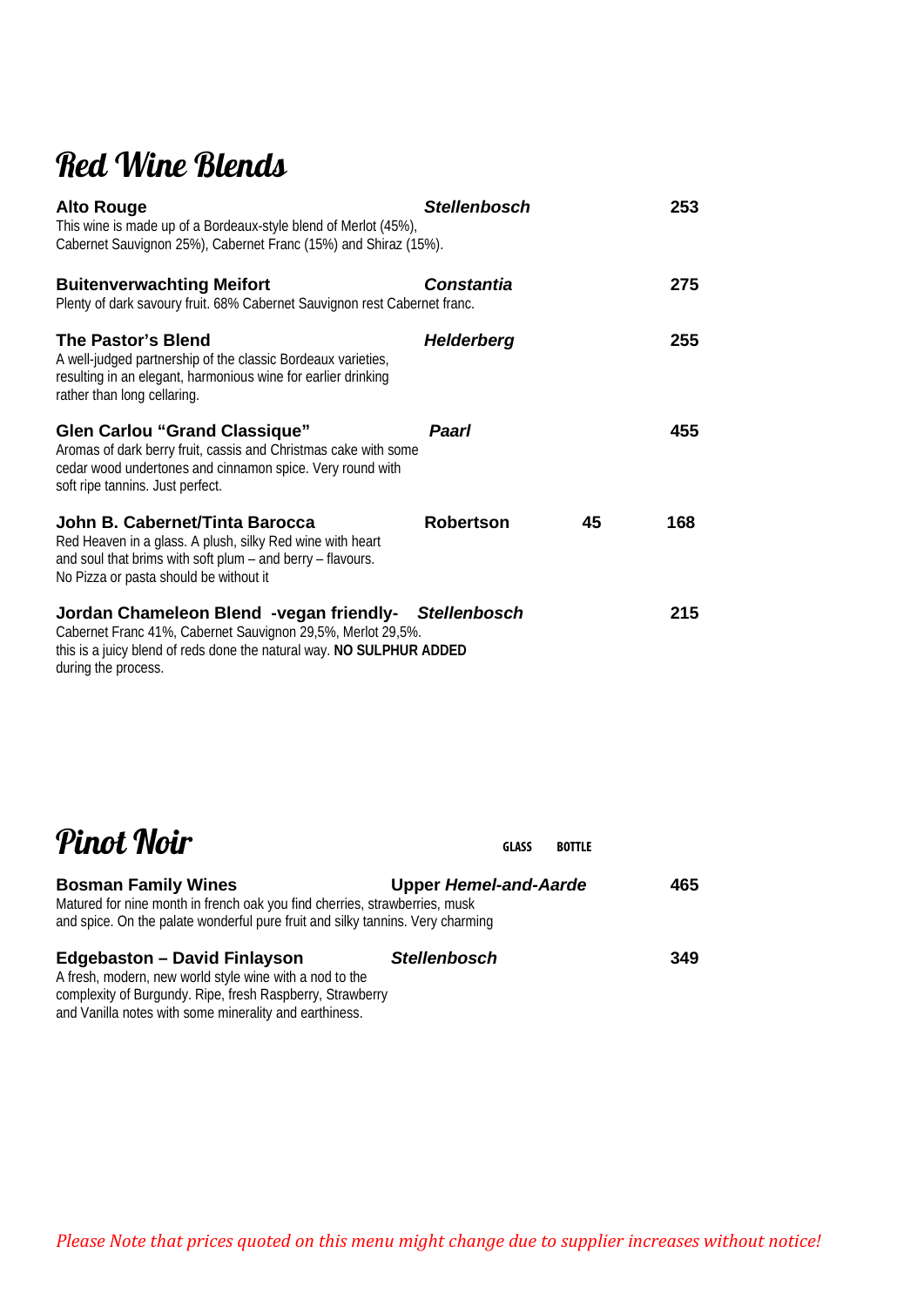# Pinotage

| Landskroon<br>A medium to full-bodied wine with flavours of plum and raspberry.<br>Hints of vanilla and oak. Soft mouthfeel and well integrated tannins.                                                                                                            | Paarl                     | 55 | 215 |
|---------------------------------------------------------------------------------------------------------------------------------------------------------------------------------------------------------------------------------------------------------------------|---------------------------|----|-----|
| Middlevlei Estate Free Run<br>Made from free-run juice this wine appears in a deep ruby red<br>with violet edges. Sweet raspberries and mulberries on the nose<br>followed by rich fruit- and elegant oak spices on the palate.<br>A very versatile food companion. | <b>Stellenbosch</b>       |    | 285 |
| Altydgedacht<br>A superb, modern styled Pinotage. Sweet berry fruit and fresh<br>violets woo the nose and palate and gentle tannins make this<br>wine exceptionally drinkable. A joy to see this kind of Pinotage<br>being made. Multiple award winner.             | <i><b>Durbanville</b></i> |    | 372 |
| <i>Merlot</i>                                                                                                                                                                                                                                                       |                           |    |     |

| L'Avenir<br>Ripe, red strawberries, cedar with intense fruit aroma.<br>Well balanced Tannin structure with a lasting mouth feel<br>and rich red fruit finish.                                                                                                                                       | <b>Stellenbosch</b> |    | 265 |
|-----------------------------------------------------------------------------------------------------------------------------------------------------------------------------------------------------------------------------------------------------------------------------------------------------|---------------------|----|-----|
| Du Toitskloof<br>The ripe mulberry and mint flavours mingle pleasantly with the<br>light oak smokiness.                                                                                                                                                                                             | <b>Rawsonville</b>  | 52 | 193 |
| <b>Groote Post 3,5 Star</b><br>A wine with tremendous balance of fruit, tannin and oak.<br>Ripe plum and mint flavours support a juicy mid palate<br>that lingers and lingers.                                                                                                                      | Darling             |    | 344 |
| <b>Durbanville Hills</b><br>Carefully selected grapes develop flavours of ripe mulberry,<br>mint and red berries; dark chocolate and a subtle layer of<br>smokiness complement the soft tannins perfectly. Enjoy<br>with robust dishes of game, pork or venison-especially<br>stews and casseroles. | <b>Durbanville</b>  |    | 215 |
| <b>Glen Carlou</b><br>Dark red with a plum skin hue, red currents and cherry flavours<br>on the nose, the palate is fresh with red cherries and plum, the                                                                                                                                           | Paarl               |    | 297 |

finish is soft and smooth.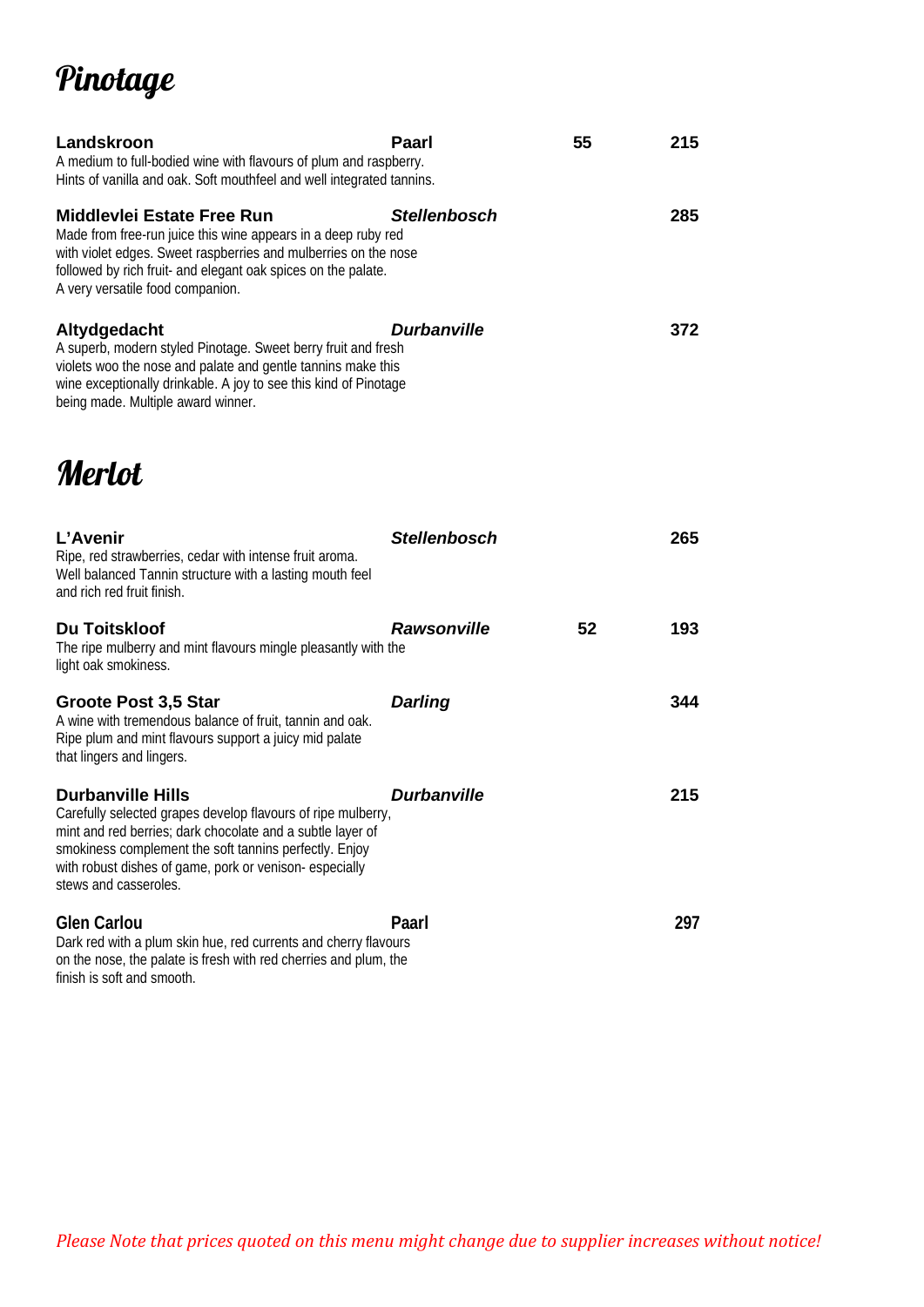| Shiraz                                                                                                                                                                                                                                                                               | GLASS               | <b>BOTTLE</b> |     |
|--------------------------------------------------------------------------------------------------------------------------------------------------------------------------------------------------------------------------------------------------------------------------------------|---------------------|---------------|-----|
| <b>River Collection</b><br>A full-bodied wine with rich dark berry flavours and intense deep<br>colour. Slight French Oak give this wine peppery undertones<br>and a soft tannin structure with a smooth mouth feel.                                                                 | <b>Bonnievale</b>   | 52            | 186 |
| <b>Vondeling "Baldrick"</b><br>Gorgeous dark, brooding stone fruit aromas with perfect integrated<br>oak spices. Complex palate with great depth of juicy fruit flavours<br>and velvety tannins. Wonderful wine, well balanced with big potential.                                   | Wellington          |               | 220 |
| <b>Fat Bastard</b><br>Full bodied, oak matured for 9 -12 month. Typical spicy shiraz, dark plum<br>colour, high in alcohol with delightful fruity undertones on the nose.                                                                                                            | Robertson           |               | 320 |
| Groote Post 4,5 Star<br>This vintage displays white pepper and violets, which is typical of our region.<br>An abundance of blackcurrant and smoky spices fill the palate.                                                                                                            | <b>Darling</b>      |               | 365 |
| Cabernet Sauvignon                                                                                                                                                                                                                                                                   |                     |               |     |
| De Krans - Basket press -<br>A classic deep ruby in colour with upfront soft smoky cherries,<br>blackberries and a touch of almond trapped in a new cigar box.                                                                                                                       | Calitzdorp          | 52            | 193 |
| <b>Rietvallei Estate</b><br>A full- bodied wine with a deep red, almost black colour. Lots<br>of berry flavours come through on the nose, with hints of coffee<br>and bitter chocolate, ending with a noticeable toastiness.                                                         | Robertson           |               | 275 |
| Waverly Hills -100% organic-<br>Bright ruby colour, loads of spices, vanilla, red berries and spring flower<br>aromas; is balanced on the palate with soft ripe tannins. NO SULPHUR ADDED                                                                                            | Tulbagh             |               | 240 |
| <b>Neil Ellis</b><br>Dense garnet with very inky, dark purple hues. Ripe black berry,<br>cassis and Cedar wood on the nose complemented by oak and<br>clove notes. This wine combines Old world elegance with new<br>world fruit and intensity. Chef's favourite, don't tell anyone! | <b>Stellenbosch</b> |               | 425 |

# Malbec / Cabernet Franc

| <b>Neethlingshof Cellar Selection</b><br>Popular Malbec, lightly wooded for just three month. This easy<br>drinking wine is soft and purple in colour with a fruity taste<br>of plums and cherries.                     | <b>Stellenbosch</b> | 62 | 249 |
|-------------------------------------------------------------------------------------------------------------------------------------------------------------------------------------------------------------------------|---------------------|----|-----|
| <b>Annexkloof Malbec</b><br>Elegant yet powerful. Full bodied with intense dark colour and a<br>rich berry-fruit sensation. French oak give this wine body and<br>smooth texture with complexity of spice on the palate | <b>Swartland</b>    |    | 329 |
| Raka Estate Cabernet Franc<br>Light in colour with a summer berry character-strawberries,<br>raspberries, cherries and mulberries - and violets as the bouquet                                                          | <b>Klein Rivier</b> |    | 376 |

opens up. The palate is smooth with coffee tones and a velvety finish.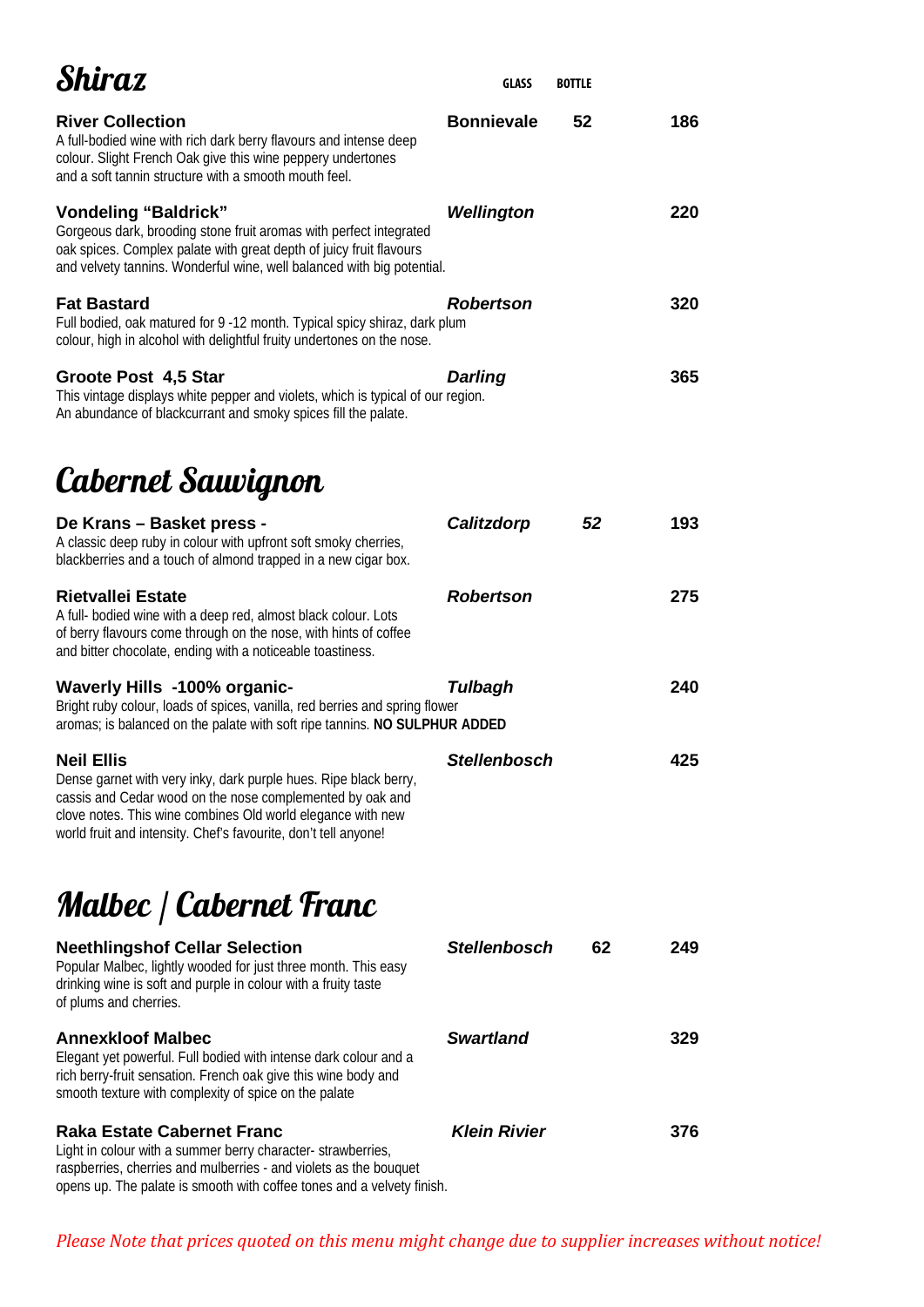# Our Italian Range "Grown in South Africa"

| Terra del Capo Sangiovese<br>Top Italian variety, now beautifully executed by L'Omarins<br>wine maker. Deep Layers of fruit on the palate and nose.                                                                                                                                                 | GLASS<br><b>BOTTLE</b><br><b>Franschhoek</b> |    | 234 |
|-----------------------------------------------------------------------------------------------------------------------------------------------------------------------------------------------------------------------------------------------------------------------------------------------------|----------------------------------------------|----|-----|
| <b>Raka Estate Sangiovese</b><br>Fresh crushed blueberries, cinnamon and cloves give a flowery<br>spice aroma. Flavours of roasted cherry tomatoes and<br>ripe fruitcake well supported by a lingering vanilla aftertaste.                                                                          | <b>Klein Rivier</b>                          | 60 | 225 |
| Altydgedacht "Tintoretto"<br>Gorgeous rich berry fruit flavours from a combination of 33%<br>Barbera, 45% Pinotage, 11% Cabernet Sauvignon and 11% Shiraz.<br>Great Cape Blend with a twist of Barbera.                                                                                             | <b>Durbanville</b>                           |    | 467 |
| Mervida Barbera<br>Fragrant, elegant and expressive nose with hints of strawberries,<br>spiced plum and prune aromas. Flavours of bitter cherry, more<br>strawberry and plums with some oak support on the palate.                                                                                  | <b>Rawsonville</b>                           |    | 359 |
| Stellekaya "Boschetto"<br>A dark red wine with a complex fruity nose and soft tannins;<br>hints of dry red fruits, cherries and spices. Enjoyable alone<br>or pairing with Pizza, Pasta and red meat dishes.                                                                                        | <b>Stellenbosch</b>                          |    | 210 |
| Altydgedacht Barbera<br>This traditional northern Italian varietal, grown on hills around Durbanville<br>has a rich red colour with the nose exuding cherry and blackcurrant flavours.<br>Lively fruit acid, loads of fruit, ripe tannins and a subtle oak on the aftertaste.                       | <b>Durbanville</b>                           |    | 378 |
| Mooiplaas "Vino Baruzzo Novello-eco friendly-Stellenbosch<br>A young wine done in the tradition of the Italian Novello with typical notes<br>of whole bunch fermentation i.e. sweet cherries and soft grape tannins.<br>Slightly chilled is the wine a perfect company for Pizza and Pasta          |                                              |    | 217 |
| <b>Du Toitskloof Nebbiolo</b><br>Nebbiolo is the king of the vineyards in northern Italy but quite<br>new for South Africa. This deep coloured wine erupts with the<br>seductively scented bouquet of violets and comes through with<br>lovely flavours of cherry, liquorice, nougat and fruitcake. | <b>Rawsonville</b>                           | 54 | 198 |
| <b>Stellekaya Winery "Herkules"</b><br>This medium bodied Tuscan-style Blend has the typical Italian<br>Sangiovese earthiness on the nose. Plums and dry red fruits create<br>complexity and complement the wines natural acidity.                                                                  | <b>Stellenbosch</b>                          |    | 315 |
| Eikendal "Charisma"<br>4,5 stars<br>Cellar-master's Vision – the Shiraz contributes a lean fresh structure with<br>spicy undertones, the Petit Verdot adds the richness of Blueberries while<br>the Sangiovese brings in the light character with clean fruity flavours.                            | <b>Stellenbosch</b>                          |    | 285 |
| Bosman Nero d'Avola<br>The name means "the black grape of Avola". It is a fruit driven, elegant wine with                                                                                                                                                                                           | Wellington                                   |    | 499 |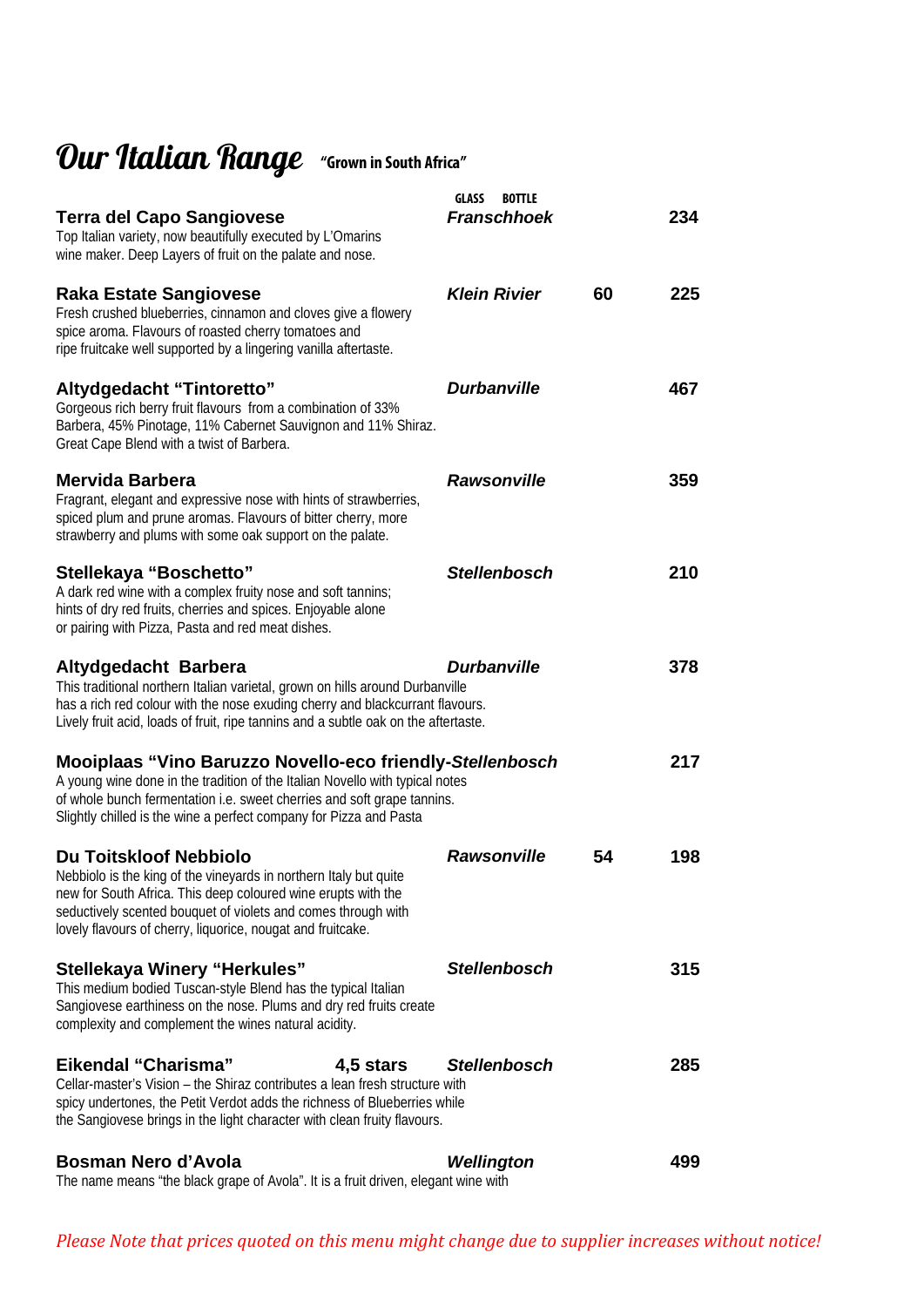| subtle supportive oak. Flavours of dark skinned berries and plums are enlivened |
|---------------------------------------------------------------------------------|
| by delicate perfume and grounded by juicy sweet tannins.                        |

| Dalla Cia Teano<br>The first South-African Super Tuscan follows the Italian style and<br>blend Sangiovese, Cabernet sauvignon and cabernet franc to a ripe<br>succulent mouthful of dark berries and Smokey spice with hints of<br>tobacco and warm earth.                                            | <b>Stellenbosch</b> |                 | 2150 |
|-------------------------------------------------------------------------------------------------------------------------------------------------------------------------------------------------------------------------------------------------------------------------------------------------------|---------------------|-----------------|------|
| Imported from Italy Vintage may change without prior notice                                                                                                                                                                                                                                           |                     |                 |      |
|                                                                                                                                                                                                                                                                                                       |                     | <b>BOTTLE</b>   |      |
| Carlo Piccini - Chianti Classico DOCG 2017<br>Popular blend of Sangiovese, Cannaiolo and Colorino grapes from the Chianti<br>Rufina District, light and easy drinking, fruity and smooth. Perfect with Pasta dishes.                                                                                  |                     | <b>Tuscany</b>  | 399  |
| Cantina de Negrar - Bardolino Classico DOC - 2018<br>Corvina, Molinara, Rondinella and Merlot from vineyards around<br>Lake Garda. Light wine, dry with cherry flavours and soft tannins.                                                                                                             |                     | <b>Veneto</b>   | 430  |
| <b>Medici Ermete - Sangiovese Rubicone IGT</b><br>Easy drinking wine made from Sangiovese grapes from vineyards<br>around Imola near Bologna. Light in alcohol, fruity and medium<br>bodied is this wine a winner any time of the day.                                                                |                     | Reggio Emilia   | 288  |
| Lamberti - Valpolicella Classico Superiore DOC 2017<br>Corvina, Molinara and Rondinella grapes matured for six month in Slovenian oak.<br>Dry and velvety taste of cherry, musk, spices and wood. Fabulous with red meat.                                                                             |                     | <b>Veneto</b>   | 498  |
| Ca'Bianca - Barbera d'Asti Superiore DOC 2015<br>Made of barbera grapes from the hills around Asti, Piedmont. Matured in American<br>oak is this wine dry and well-structured with notes of vanilla and toasted hazelnuts.                                                                            |                     | <b>Piedmont</b> | 435  |
| Folonari - Montepulciano d'Abruzzo DOC 2016<br>Light and easy drinking wine from 100% Montepulciano. Purple in colour<br>with intense bouquet of prune preserve, excellent any time of the day.                                                                                                       |                     | <b>Abruzzo</b>  | 344  |
| Rapitalà – Nero d'Avola "I Templi" IGT 2015<br>Very good example of this variety made entirely of Nero d'Avola grapes from<br>hills around Camporeale in Sicily. Medium to full bodied with vanilla, honey and<br>blackcurrant on the nose and dark chocolate, plums and soft tannins on the palate.  |                     | <b>Sicily</b>   | 435  |
| Negrar – Premio Amarone della Valpolicella DOC 2013<br>Dried naturally for 100 days, fermented in January, vinified and matured<br>for two years in wooden casks. This results in a deep ruby red wine,<br>rich, powerful with a complex bouquet of raisins and fruit preserve.                       |                     | <b>Veneto</b>   | 1590 |
| <b>Medici Vino Rosso Lambrusco</b><br>Deep ruby with fine perlage and purple rim. Pleasant bouquet<br>with violets and sweet herbal notes mingled with bramble and<br>underbrush. On the palate full and rich, it drinks very well and you<br>will want more. Served chilled. Also in -Dry- available |                     | Reggio Emiglia  | 265  |
| <b>Fontanafredda Barolo DOCG 2012</b><br>Nebbiolo grapes come from five different vineyards around the town<br>of Barolo, Piedmont. Aged for 24 months in large oak barriques,<br>this wine is ready to drink now but will improve in the next 8-10 years.                                            |                     | <b>Piemonte</b> | 1880 |
| La Rasina-Brunello di Montalcino DOCG 2007<br>Made of 100% Sangiovese grapes from a very small estate<br>around the town of Montalcino, Tuscany. Rich intense wine,<br>aged in small oak barrels and barriques for 24 months. One to keep.                                                            |                     | <b>Tuscany</b>  | 2650 |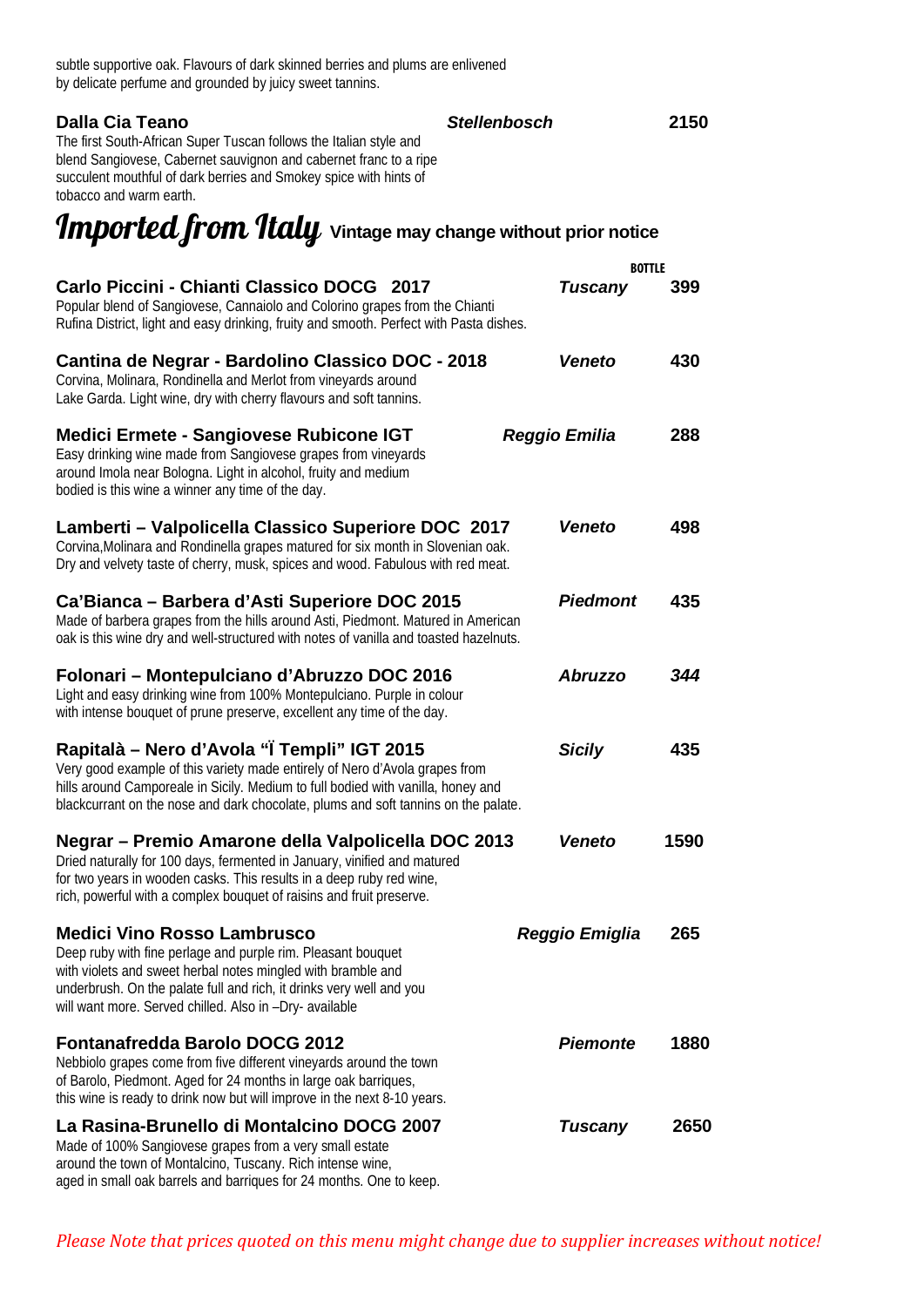| <b>Antinori Tignanello IGT 2008</b><br>85% Sangiovese, 10% Cabernet and 5% Cabernet Franc.<br>Aromas of incense and cloves on the palate and long persistent<br>flavours of chocolate, blueberries and plum jam in the finish.<br>95 Points in Wine Spectator in 2007 make it top ten worldwide.                                                                                                                                                                                                                                  | Tuscany | 4800                                                                    |
|-----------------------------------------------------------------------------------------------------------------------------------------------------------------------------------------------------------------------------------------------------------------------------------------------------------------------------------------------------------------------------------------------------------------------------------------------------------------------------------------------------------------------------------|---------|-------------------------------------------------------------------------|
| Casanova di Neri - Brunello di Montalcino IGT 2007<br>Very powerful and rich with blackberry, liquorice and light toasty<br>oak. Full bodied with dense powerful tannins but velvety and<br>beautiful. Turns exotic and decadent. 95 points in Wine Spectator,<br>an almost perfect score. Best from 2011 through to 2018.                                                                                                                                                                                                        | Tuscany | 3800                                                                    |
| Non-alcoholic Beverage                                                                                                                                                                                                                                                                                                                                                                                                                                                                                                            |         |                                                                         |
| Coke, Coke light, Coke Zero, Sprite Zero, Fanta Orange, Creamsoda<br>Ginger Ale, Dry Lemon, Lemonade, Tonic, Soda Water<br><b>Tomato Cocktail</b><br>Appletizer, Grapetizer red / white<br>Rock-Shandy, the real deal<br>Ice Tea -BOS- all flavours<br>Kings Gingerbeer - Dragon non-alcoholic<br><b>Fresh Fruit Juice</b><br>Mineral Water sparkling / still local - 1000ml<br>Mineral Water sparkling / still local - 500ml<br>"San Pellegrino" Italian import, sparkling - 750ml<br>"Aqua Panna" Italian import, still - 750ml |         | 28<br>26<br>38<br>32<br>50<br>37<br>45<br>22/28<br>35<br>25<br>58<br>58 |
|                                                                                                                                                                                                                                                                                                                                                                                                                                                                                                                                   |         |                                                                         |

#### Beers & Ciders

| On tap:                     | Peroni "Nastro Azzurro" 500ml - imported from Italy-               | 59 |
|-----------------------------|--------------------------------------------------------------------|----|
|                             | Peroni "Nastro Azzurro" 330ml                                      | 44 |
|                             | Stellenbrau 340 ml                                                 | 42 |
|                             | Stellenbrau 500 ml                                                 | 55 |
|                             | Becks Blue – 0% non alcoholic                                      | 36 |
|                             | Please ask your waiter for other non-alcoholic beers               |    |
| <b>Windhoek Draught</b>     |                                                                    | 42 |
|                             | <b>Windhoek Lager / Light</b>                                      | 33 |
| <b>Amstel Lager / Light</b> |                                                                    | 32 |
| Sol Cerveza                 |                                                                    | 45 |
| Heineken 330ml              |                                                                    | 37 |
| Heineken 650 ml             |                                                                    | 66 |
|                             | German Weissbier 500ml  Please ask your waiter what's on this week | 60 |
|                             | <b>Dragon Fiery Ginger Beer 5%</b>                                 | 55 |
|                             | Savanna Dry / Light, Hunters Dry                                   | 39 |
| <b>Smirnoff Storm</b>       |                                                                    | 44 |

# Whisky & Gin

| Bell's, Bushmill's Original, J & B       | 28 |
|------------------------------------------|----|
| Jameson's                                | 30 |
| <b>Jameson's Select Reserve</b>          | 47 |
| <b>Jack Daniels</b>                      | 32 |
| <b>Bains Cape Mountain Whisky</b>        | 30 |
| <b>Johnny Walker Black Label</b>         | 38 |
| <b>Johnny Walker Red label</b>           | 27 |
| <b>Bunnahabhain Islay Single Malt</b>    | 80 |
| <b>Belgravia London Dry Gin</b>          | 19 |
| Malfy Gin with Bloodorange -con arancia- | 38 |
|                                          |    |